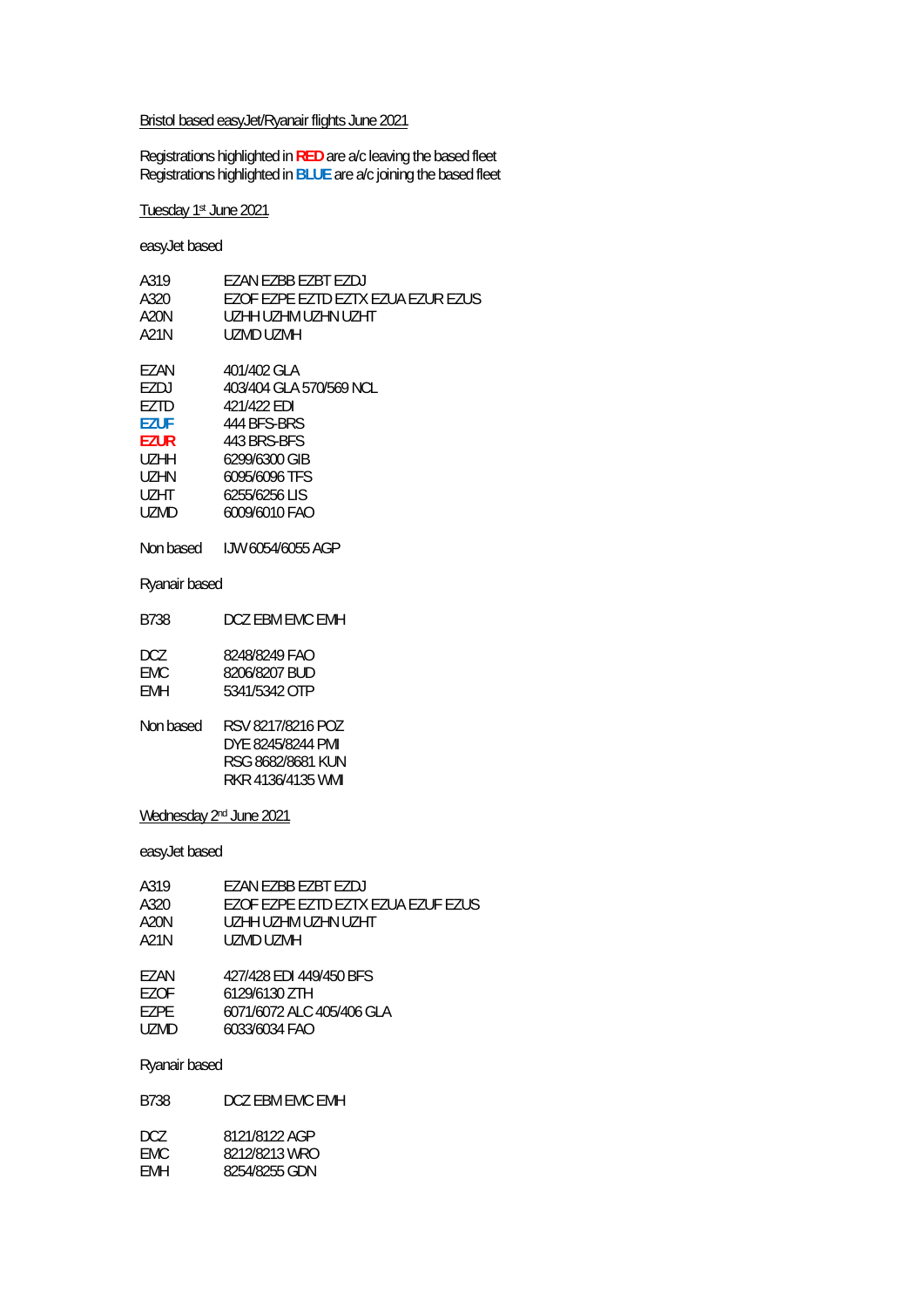# Thursday 3rd June 2021

# easyJet based

| FZAN FZBB FZBT FZDJ<br>F7OF F7PF F7TD F7TX F7UA F7UF F7US<br>UZHH UZHM UZHN UZHT<br>UZMD UZMH |
|-----------------------------------------------------------------------------------------------|
| 421/422 FDI 568/567 NCL                                                                       |
| 6245/6246 FNC                                                                                 |
| 393/394 INV 405/406 GLA                                                                       |
| 443/444 BFS 427/428 EDI                                                                       |
| 447/448 BFS                                                                                   |
| 401/402 GLA                                                                                   |
|                                                                                               |
| ICI 6006/6005 FAO                                                                             |
|                                                                                               |

# Ryanair based

EBM 8248/8249 FAO

Non based EMO 504/505 DUB

### Friday 4th June 2021

easyJet based

| A319<br>A320.<br>A20N<br>A21N                          | FZAN FZBB FZBT FZDJ<br>EZOF EZPE EZTD EZTX EZUA EZUF EZUS<br>UZHH UZHM UZHN UZHT<br>UZMD UZMH                                                                                                             |
|--------------------------------------------------------|-----------------------------------------------------------------------------------------------------------------------------------------------------------------------------------------------------------|
| F7DJ<br>EZPE<br>F7TD<br>UZHH<br>UZHM<br>UZHN.<br>UZHT. | 443/444 BFS<br>6127/6128 ZTH 6211/6212 CFU<br>6071/6072 ALC 393/394 INV<br>6039/6040 PMI 403/406 GLA 447/448 BFS<br>6253/6254 LIS 568/567 NCL 407/408 GLA<br>6095/6096 TFS<br>421/422/425/426/429/432 FDI |
|                                                        |                                                                                                                                                                                                           |
| Ryanair based                                          |                                                                                                                                                                                                           |
| B738                                                   | DCZ EBM EMC EMH                                                                                                                                                                                           |
| DCZ<br>FMC.<br><b>FMH</b>                              | 8248/8249 FAO<br>8264/8265 IBZ 6022/6023 BZR<br>8296/8297 ALC                                                                                                                                             |
| Non based                                              | RKK 7227/7226 KRK<br>DWI 508/509 DUB                                                                                                                                                                      |

Saturday 5<sup>th</sup> June 2021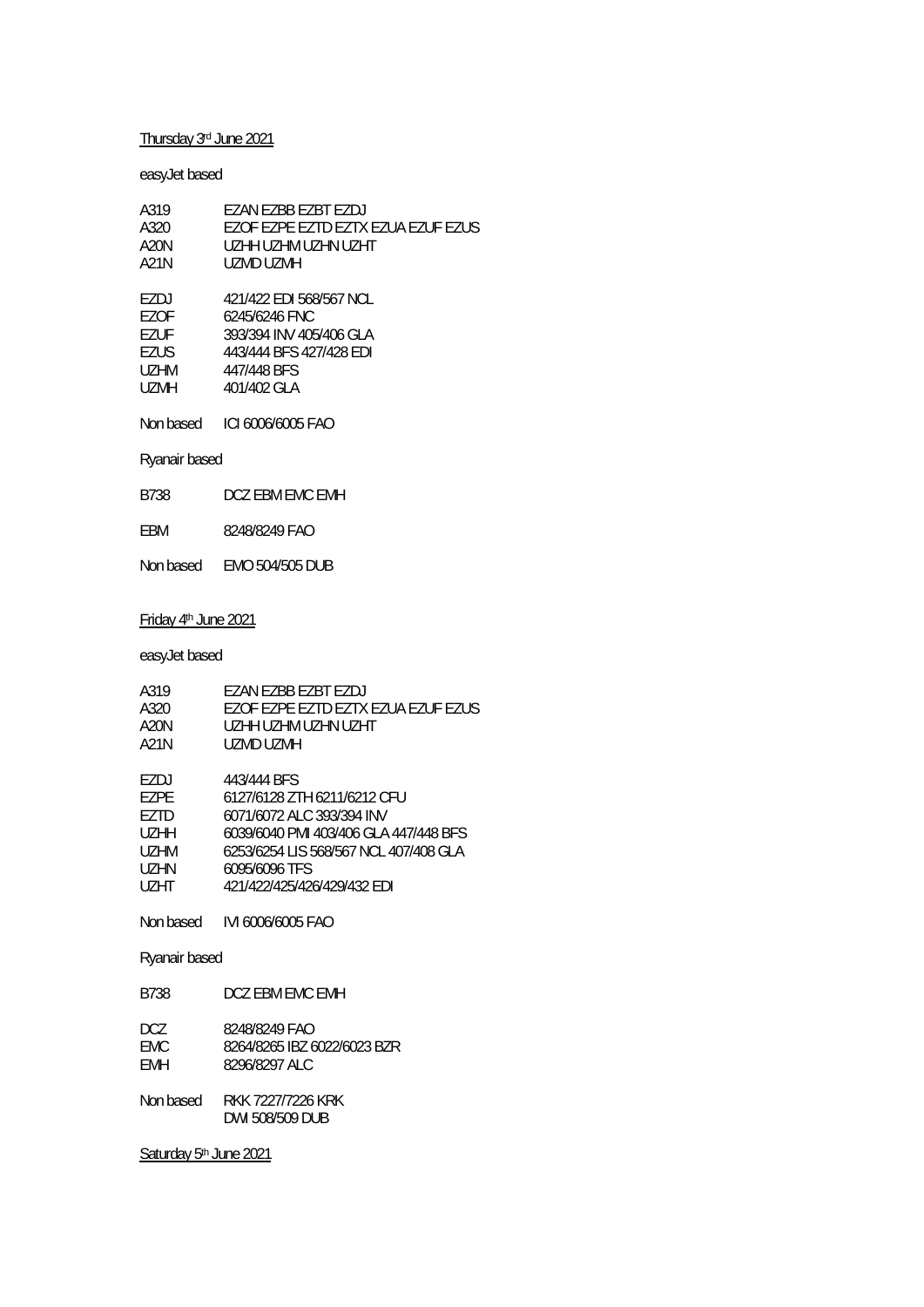# easyJet based

| A319        | EZAN EZBB EZBT EZDJ                |
|-------------|------------------------------------|
| A320        | EZOF EZPE EZTD EZTX EZUA EZUF EZUS |
| A20N        | UZHH UZHM UZHN UZHT                |
| A21N        | UZMD UZMH                          |
|             |                                    |
| F7PF        | 6051/6052 AGP 6129/6130 ZTH        |
| F7TD        | 6041/6042 PMI 6089/6090 MAH        |
| EZUF        | 421/422 EDI 6065/6066 FUE          |
| EZUS        | 6263/6264 LCA 6087/6088 IBZ        |
| U7HG        | 6288 HER-BRS 6147/6148 OPO         |
| UZHH        | 6071/6072 ALC 6261/6262 PFO        |
| <b>UZHM</b> | 6287 BRS-HFR                       |
| UZHN        | 6193/6194 ACE 6195/6196 LPA        |
| <b>UZMD</b> | 6033/6034 FAO                      |
| UZMH        | 6007/6008 FAO                      |
|             |                                    |
| Non based   | ICI 6006/6005 FAO                  |
|             | EZDX 404/405 GLA                   |

# Ryanair based

| B738       | DCZ FBM FMC FMH             |
|------------|-----------------------------|
| <b>FRM</b> | 4753/4754 TFS 8254/8255 GDN |
| FMC.       | 4755/4756 ACE               |

| EMH | 8244/8245 PMI |
|-----|---------------|
|     |               |

| Non based | EPB 504/505 DUB   |
|-----------|-------------------|
|           | RSR 8207/8206 BUD |
|           | RSG 8682/8681 KUN |
|           | ODJ 5342/5341 OTP |
|           | RSZ 8217/8216 POZ |
|           | RKG 4136/4135 WMI |
|           |                   |

# Sunday 6<sup>th</sup> June 2021

| A319        | F7AN EZBB EZBT EZDJ                   |
|-------------|---------------------------------------|
| A320        | F7OF F7PF F7TD F7TX F7UA F7UF F7US.   |
| A20N        | UZHG UZHH UZHN UZHT                   |
| A21N        | UZMD UZMH                             |
| EZAN        | 425/426 EDI                           |
| F70F        | 6299/6300 GIB 6071/6072 ALC           |
| F7TD        | 6245/6246 FNC                         |
| <b>EZUF</b> | 6051/6052 AGP 393/394 INV 443/444 BFS |
| <b>EZUS</b> | 6012/6013 RHO                         |
| <b>UZHG</b> | 6289/6290 PVK 566/565 NCL             |
| UZHH        | 6015/6014 RMU 6041/6042 PMI           |
| UZHN        | 445/446 BFS 405/406 GLA               |
| UZHT        | 447/448 BFS 407/408 GLA               |
| U7MA        | 6034 FAO-BRS                          |
| <b>UZMD</b> | 6033 BRS-FAO                          |
| UZMH        | 6253/6254 LIS                         |
| Non based   | IVI 6006/6005 FAO                     |
|             | EZOP 430/431 EDI                      |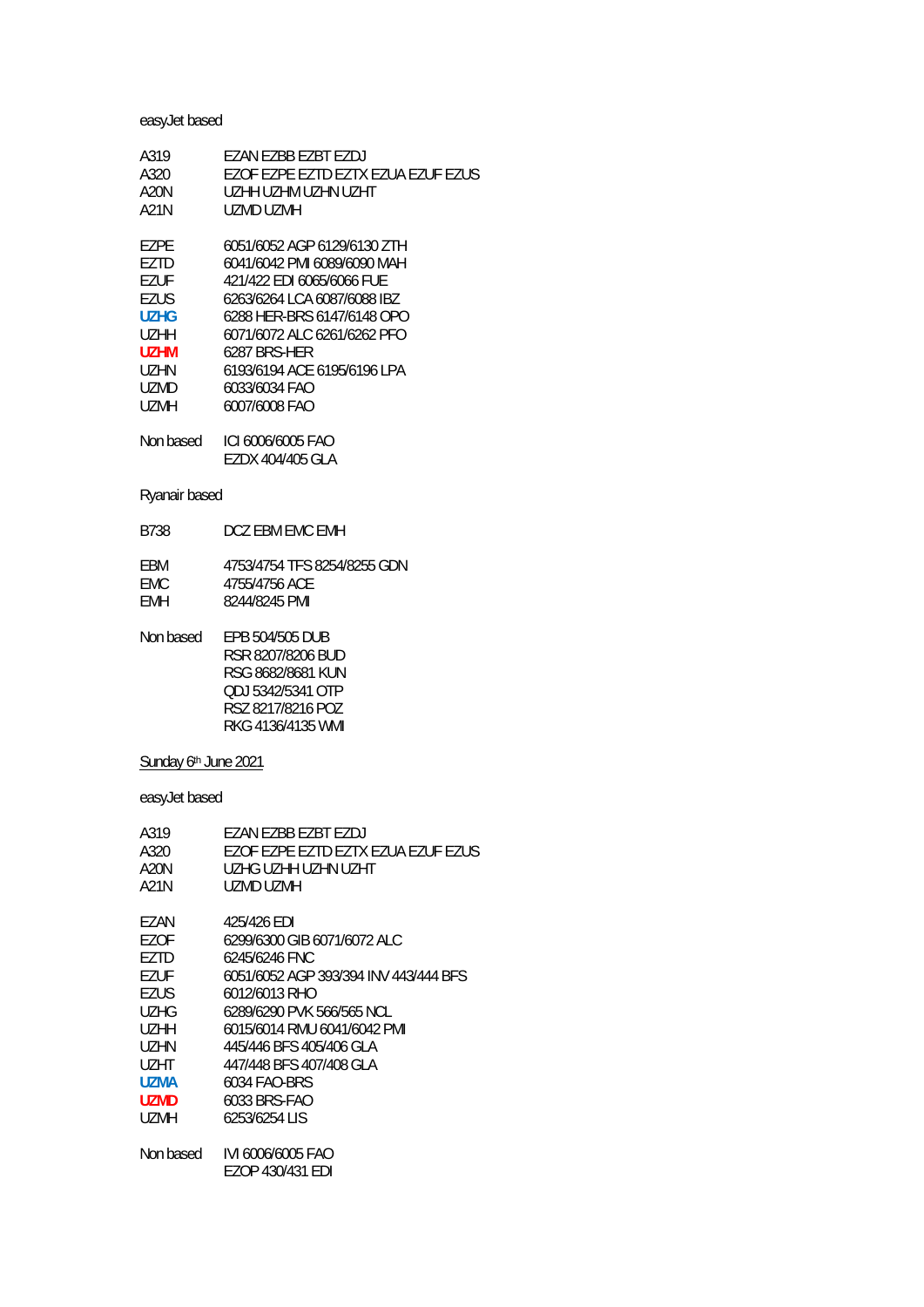# Ryanair based

| B738       | DCZ FBM FMC FMH             |
|------------|-----------------------------|
| DCZ.       | 8248/8249 FAO               |
| FRM        | 8212/8213 WRO 8296/8297 ALC |
| <b>FMH</b> | 8121/8122 AGP               |

Non based DWI 508/509 DUB

# Monday 7<sup>th</sup> June 2021

# easyJet based

| A319        | EZAN EZBB EZBT EZDJ                           |
|-------------|-----------------------------------------------|
| A320        | EZOF EZPE EZTD EZTX EZUA EZUF EZUS            |
| A20N        | UZHG UZHH UZHN UZHT                           |
| A21N        | UZMA UZMH                                     |
| EZDJ        | 393/394 INV 568/567 NCL                       |
|             |                                               |
| EZTD        | 443/444 BFS                                   |
| EZUF        | 6245/6246 FNC                                 |
| <b>UZHG</b> | 401/402 GLA                                   |
| UZMA        | Tech for 6019 BRS-FAO                         |
| <b>UZMJ</b> | 9006 LGW-BRS 6019/6020 FAO (17:43/00:09 Tues) |
|             |                                               |

Non based UZLB 424/423 EDI

Ryanair based

| B738                | DCZ FBM FMC FMH                                               |
|---------------------|---------------------------------------------------------------|
| DCZ.<br>FRM<br>FMC. | 6022/6023 BZR 8296/8297 ALC<br>8264/8265 IBZ<br>7226/7227 KRK |
|                     |                                                               |

Non based DCF 506/507 DUB

# Tuesday 8<sup>th</sup> June 2021

| A319              | F7AN F7BB F7BT F7DJ                |
|-------------------|------------------------------------|
| A320              | EZOF EZPE EZTD EZTX EZUA EZUF EZUS |
| A20N              | UZHG UZHH UZHN UZHT                |
| A21N              | UZMA UZMH UZMJ                     |
| Cancelled         | 6019/6020 FAO                      |
| F7AN              | 570/569 NCL                        |
| <b>FZPE</b>       | 6299/6300 GIB 6255/6256 LIS        |
| <b>FZUF</b>       | 421/422 FDI                        |
| UZHG              | 6147/6148 OPO                      |
| U <sub>7</sub> HH | 401/402 GLA                        |
| UZHN              | 443/444 BFS                        |
| <b>UZMJ</b>       | 9003 BRS-LGW                       |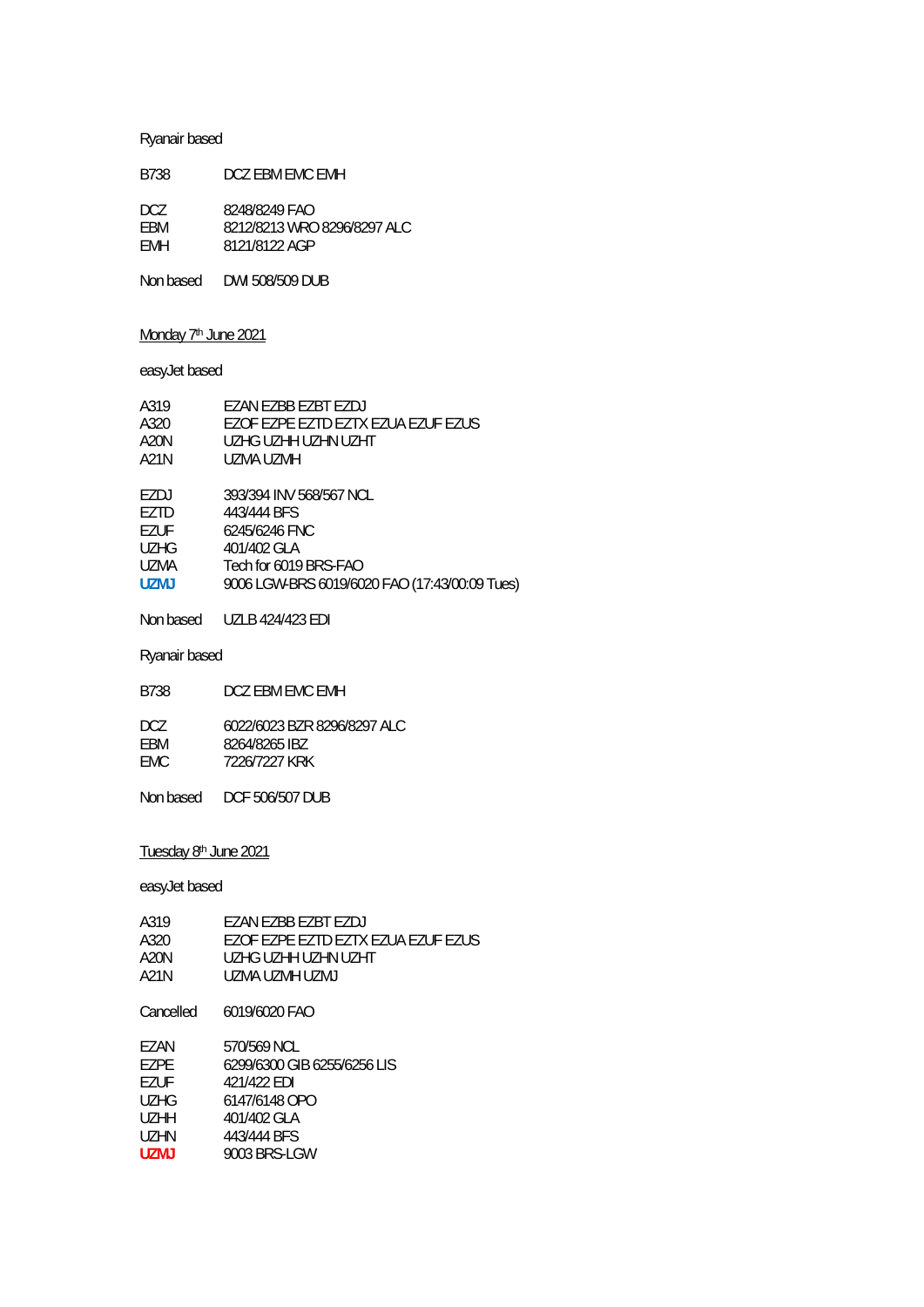# Ryanair based

| B738 | DCZ FBM FMC FMH |
|------|-----------------|
| DCZ. | 5341/5342 OTP   |

| <b>FBM</b> | 8248 BRS-FAO  |
|------------|---------------|
| FMH        | 8206/8207 BUD |
| <b>FNT</b> | 8249 FAO-BRS  |

Non based RSW 8217/8216 POZ DWW 8245/8244 PMI RSG 8682/8681 KUN RKR 4136/4135 WMI

# Wednesday 9th June 2021

### easyJet based

| A319 | <b>FZAN FZBB FZBT FZDJ</b>         |
|------|------------------------------------|
| A320 | EZOF EZPE EZTD EZTX EZUA EZUF EZUS |
| A20N | UZHG UZHH UZHN UZHT                |
| A21N | UZMA UZMH                          |
| F7DJ | 427/428 FDI 449/450 BFS            |
| UZHT | 6071/6072 ALC 405/406 GLA          |
|      |                                    |

### Ryanair based

| B738       | DCZ EMC EMH ENT             |
|------------|-----------------------------|
| <b>FMH</b> | 8212/8213 WRO               |
| FNT.       | 8254/8255 GDN 8121/8122 GDN |

### Thursday 10th June 2021

### easyJet based

| A319        | EZAN EZBB EZBT EZDJ                 |
|-------------|-------------------------------------|
| A320        | F7OF F7PF F7TD F7TX F7UA F7UF F7US  |
| A20N        | UZHG UZHH UZHN UZHT                 |
| A21N        | UZMA UZMH                           |
|             |                                     |
| F7BB        | 9002 BRS-BRS                        |
| F7RT        | 9001 BRS-BRS                        |
| F7DJ        | 568/567 NCL                         |
| F7PF        | 443/444 BFS                         |
| F70F        | 6245/6246 FNC 427/428 EDI           |
| <b>F7US</b> | 447/448 BFS                         |
| U7HH        | 421/422/419/420 FDI                 |
| U7HT        | 401 BRS-GLA                         |
| UZLI        | 402 GLA-BRS 393/394 INV 405/406 GLA |
|             |                                     |

Non based IVI 6006/6005 FAO

# Ryanair based

B738 DCZ EMC EMH ENT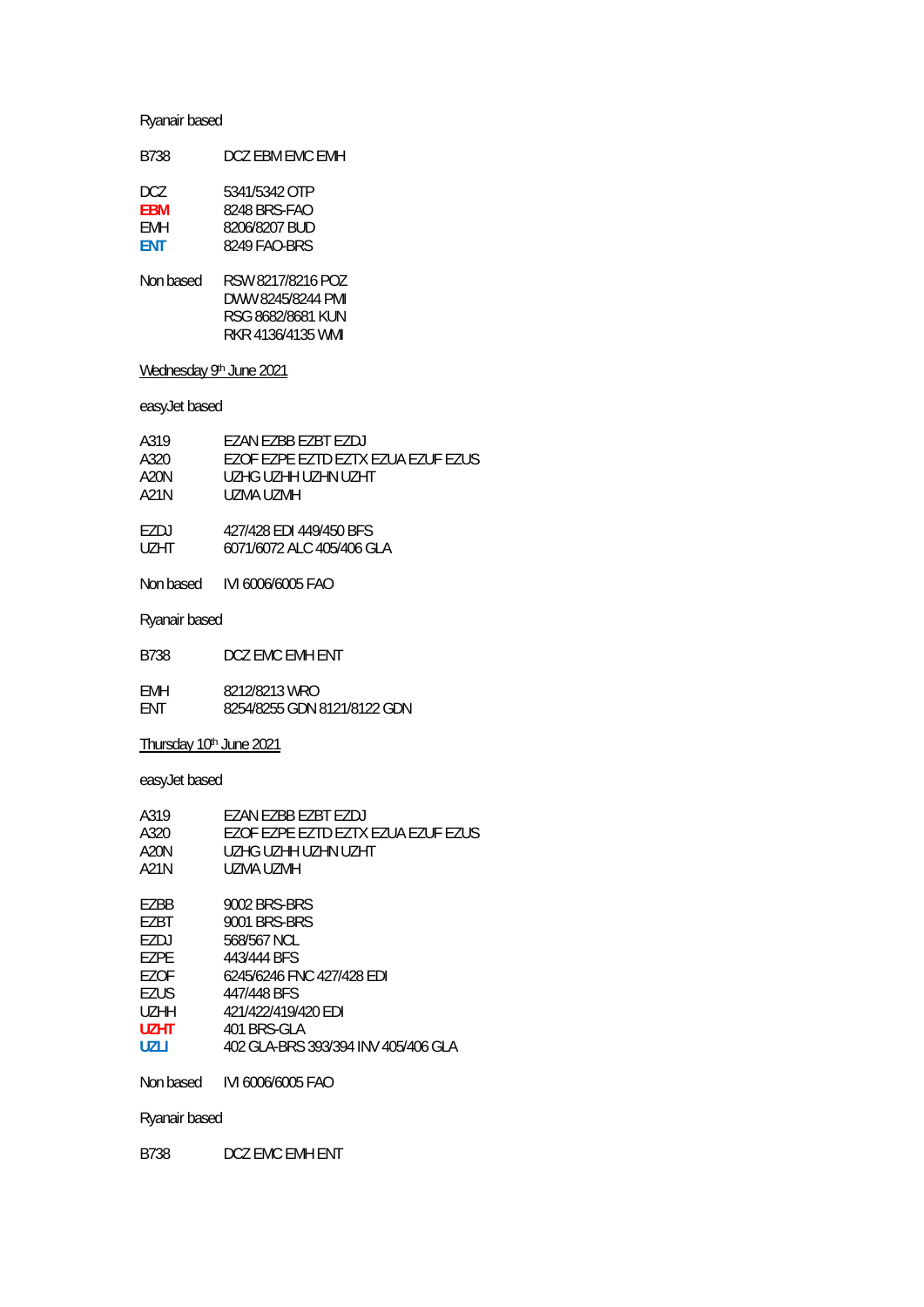ENT 8248/8249 FAO

Non based DAN 504/505 DUB

Friday 11<sup>th</sup> June 2021

Away, nothing logged.

# Saturday 12<sup>th</sup> June 2021

Away, nothing logged.

Sunday 13<sup>th</sup> June 2021

easyJet based

| A319<br>A320<br><b>A20N</b><br>A21N                         | EZAN EZBB EZBT EZDJ<br>EZOF EZPE EZTD EZTX EZUA EZUF EZUS<br>UZHG UZHH UZHN UZLI<br><b>UZMA UZMH</b>                                    |  |
|-------------------------------------------------------------|-----------------------------------------------------------------------------------------------------------------------------------------|--|
| EZDJ<br><b>EZPE</b><br>EZUF<br>EZUS<br>UZHH<br>UZLI<br>UZMA | 425/426 EDI<br>566/565/564/563 NCL<br>393/394 INV 433/434 EDI<br>445/446 BFS<br>447/448 BFS 407/408 GLA<br>6299/6300 GIB<br>405/406 GLA |  |
|                                                             | Non based EZPB 430/431 EDI                                                                                                              |  |
| Ryanair based                                               |                                                                                                                                         |  |
| B738                                                        | DCZ EMC EMH ENT                                                                                                                         |  |
| DCZ.<br><b>DWM</b><br><b>EMC</b>                            | 8121 BRS-AGP<br>8122 AGP-BRS 8248/8249 FAO<br>8212/8213 WRO 8296/8297 ALC                                                               |  |
|                                                             | Non based DLF 508/509 DUB                                                                                                               |  |
| Monday 14th June 2021<br>easyJet based                      |                                                                                                                                         |  |
| A319<br>A320<br><b>A20N</b><br>A21N                         | EZAN EZBB EZBT EZDJ<br>EZOF EZPE EZTD EZTX EZUA EZUF EZUS<br>UZHG UZHH UZHN UZLI<br><b>UZMA UZMH</b>                                    |  |
| E7AN.                                                       | 202/204 INN/ 568/567 NCL                                                                                                                |  |

EZAN 393/394 INV 568/567 NCL<br>**EZOF** 6245 BRS-FNC **EZOF** 6245 BRS-FNC **EZPD** 6246 FNC-NRS

| 401/402/407/408 GLA<br>UZHG |  |
|-----------------------------|--|
|-----------------------------|--|

UZHH 443/444 BFS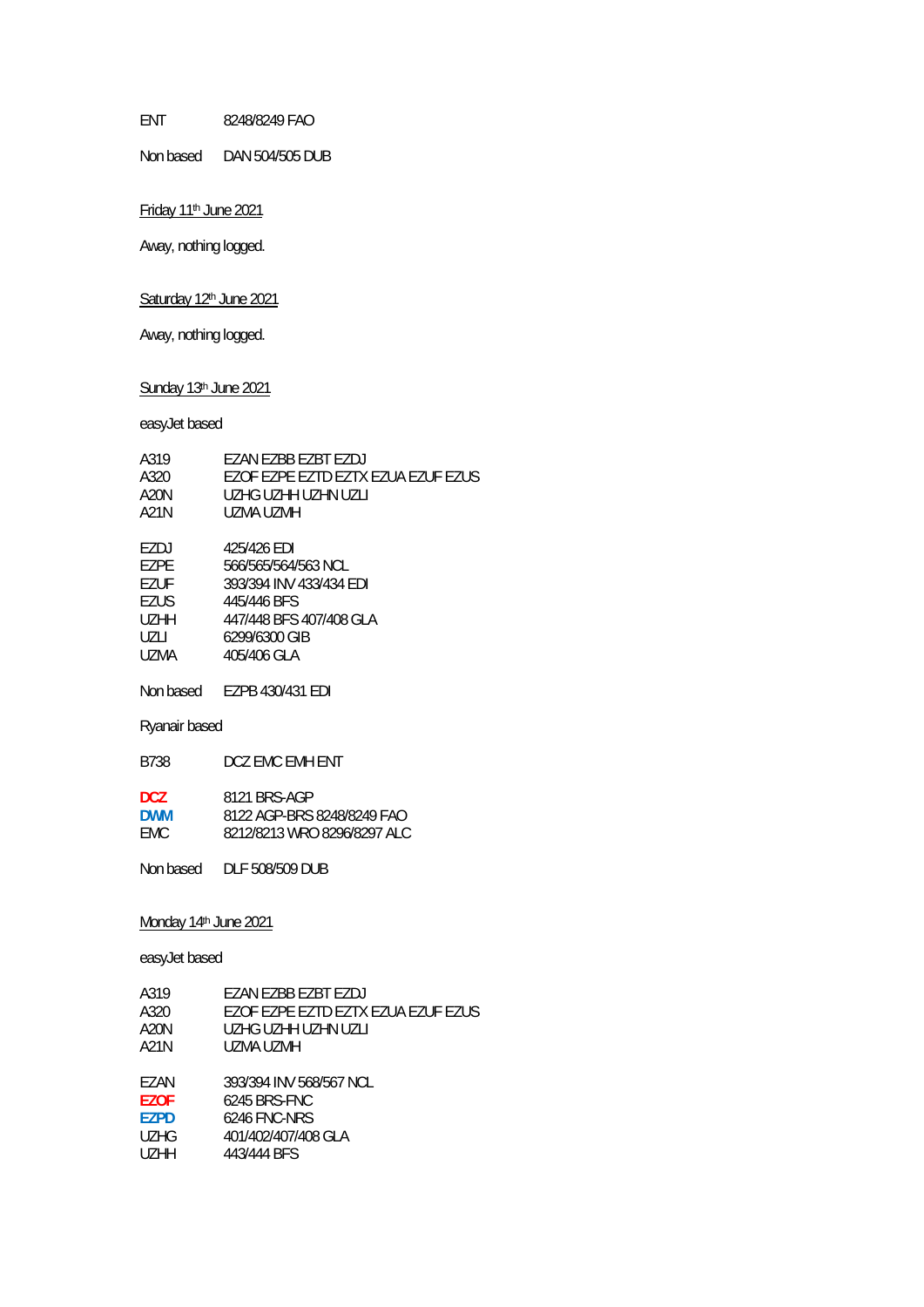Non based EZOP 424/423 EDI

#### Ryanair based

| B738       | DWM FMC FMH FNT             |
|------------|-----------------------------|
| <b>DWM</b> | 7226/7227 KRK 6022/6023 BZR |
| FBF.       | 8297 ALC-BRS                |
| <b>FMH</b> | 8264/8265 IBZ               |
| <b>FNT</b> | 8296 BRS-ALC                |

Non based DLC 506/507 DUB

# Tuesday 15<sup>th</sup> June 2021

### easyJet based

| A319 | <b>FZAN FZBB FZBT FZDJ</b>         |
|------|------------------------------------|
| A320 | EZPD EZPE EZTD EZTX EZUA EZUF EZUS |
| A20N | UZHG UZHH UZHN UZLI                |
| A21N | UZMA UZMH                          |
|      |                                    |
| EZDJ | 421/422 EDI 570/569 NCL            |
| F7PD | 401/402 GLA                        |
| EZUF | 443/444 BFS                        |
| UZHN | 6299/6300 GIB                      |
|      |                                    |

#### Ryanair based

B738 DWM EBE EMC EMH

EBE 5341/5342 OTP 8206/8207 BUD<br>EMC 8248/8249 FAO 8248/8249 FAO

| RSZ 8217/8216 POZ |
|-------------------|
| DHY 8245/8244 PMI |
| RSI 8682/8681 KUN |
| RSF 4136/4135 WMI |
|                   |

### Wednesday 16th June 2021

### easyJet based

| A319 | F7AN F7BB F7BT F7DJ                |
|------|------------------------------------|
| A320 | F7PD F7PF F7TD F7TX F7UA F7UF F7US |
| A20N | UZHG UZHH UZHN UZLI                |
| A21N | UZMA UZMH                          |
| EZUS | 405/406 GLA                        |
| UZLI | 427/428 EDI 449/450 BFS            |
|      |                                    |

Ryanair based

**DWM** 8212/8213 WRO 9336/9335 GRO 8296 BRS-ALC 8254/8255 GDN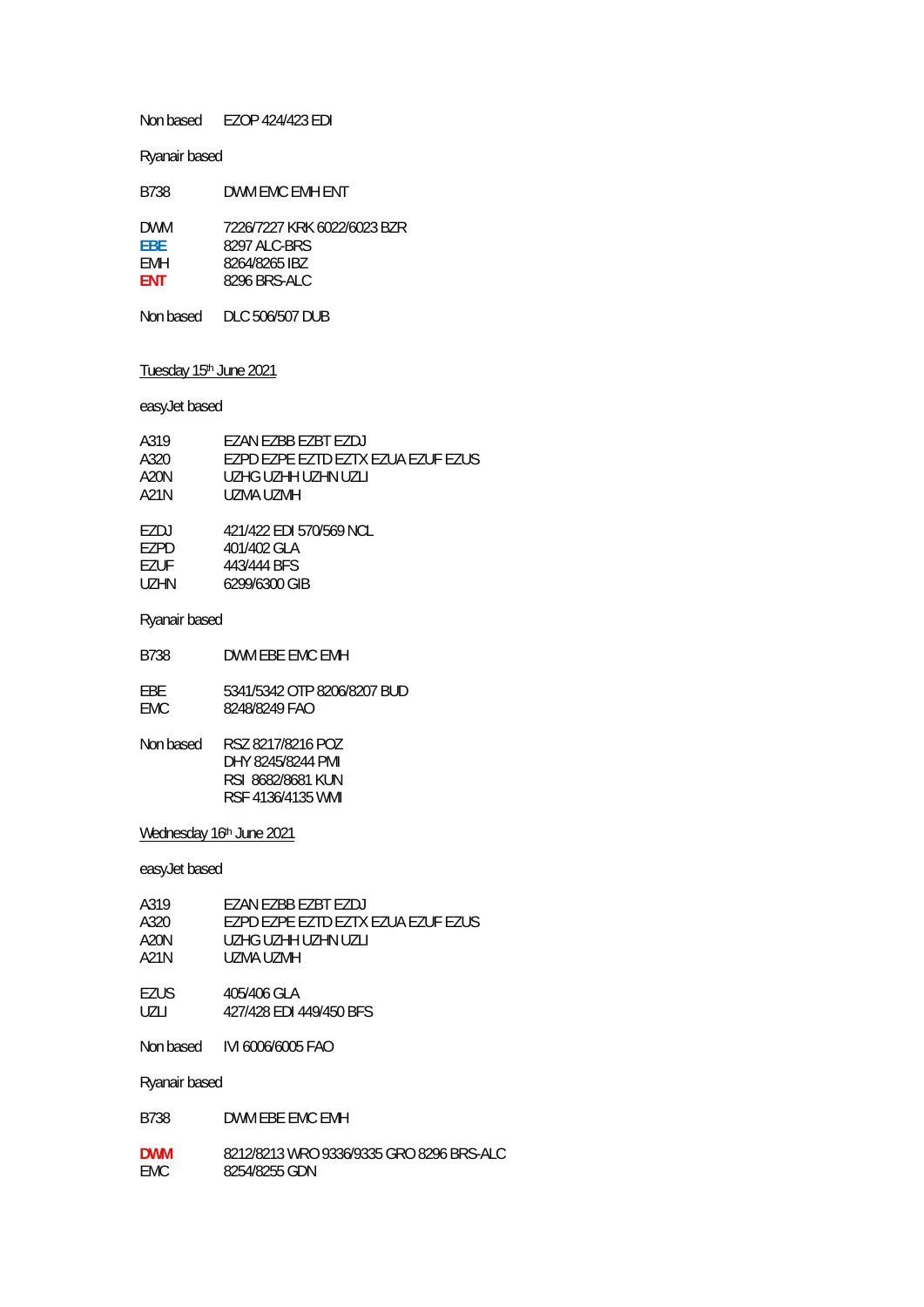| <b>FMH</b> | 8121/8122 AGP |
|------------|---------------|
| <b>FNT</b> | 8297 ALC-BRS  |

Non based DHZ 506/507 DUB

# Thursday 17th June 2021

easyJet based

| A319              | EZAN EZBB EZBT EZDJ                |
|-------------------|------------------------------------|
| A320              | EZPD EZPE EZTD EZTX EZUA EZUF EZUS |
| A20N              | UZHG UZHH UZHN UZLI                |
| A21N              | UZMA UZMH                          |
|                   |                                    |
| F7AN              | 568/567 NCL                        |
| F7TX              | 9003 BRS-BRS                       |
| F7PF              | 443/444 BFS 6071/6072 ALC          |
| U <sub>7</sub> HH | 427/428 FDI                        |
| UZHN              | 393/394 INV 405/406 GLA            |
| UZLI              | 421/422 EDI 447/448 BFS            |
| <b>UZMF</b>       | 402 GLA-BRS                        |
| <b>UZMH</b>       | 401 BRS-GLA                        |
|                   |                                    |

# Ryanair based

B738 EBE EMC EMH ENT EBE 8248/8249 FAO EMH 8296/8297 ALC

Non based EKW 504/505 DUB

### Friday 18th June 2021

easyJet based

| A319              | EZAN EZBB EZBT EZDJ                 |
|-------------------|-------------------------------------|
| A320              | EZPD EZPE EZTD EZTX EZUA EZUF EZUS  |
| A20N              | UZHG UZHH UZHN UZLI                 |
| A21N              | UZMA UZMF                           |
|                   |                                     |
| EZDJ              | 421/422 EDI                         |
| EZPD              | 393/394 INV                         |
| F7PF              | 407/408 GLA                         |
| <b>UZHG</b>       | 443/444 BFS 403/406 GLA 447/448 BFS |
| U <sub>7</sub> HH | 425/426/429/432 EDI                 |
| UZLI              | 6253/6254 LIS 568/567 NCL           |
| <b>UZMF</b>       | 6095/6096 TFS                       |

### Ryanair based

B738 EBE EMC EMH ENT

| DHO  | 508 DUB-BRS                               |
|------|-------------------------------------------|
| FBF. | 4440/4441 VLC 509 BRS-DUB                 |
| FMC. | 8264/8265 IBZ 6022/6023 BZR 8296/8297 ALC |
| FMH  | 4757/4758 LPA 8248/8249 FAO               |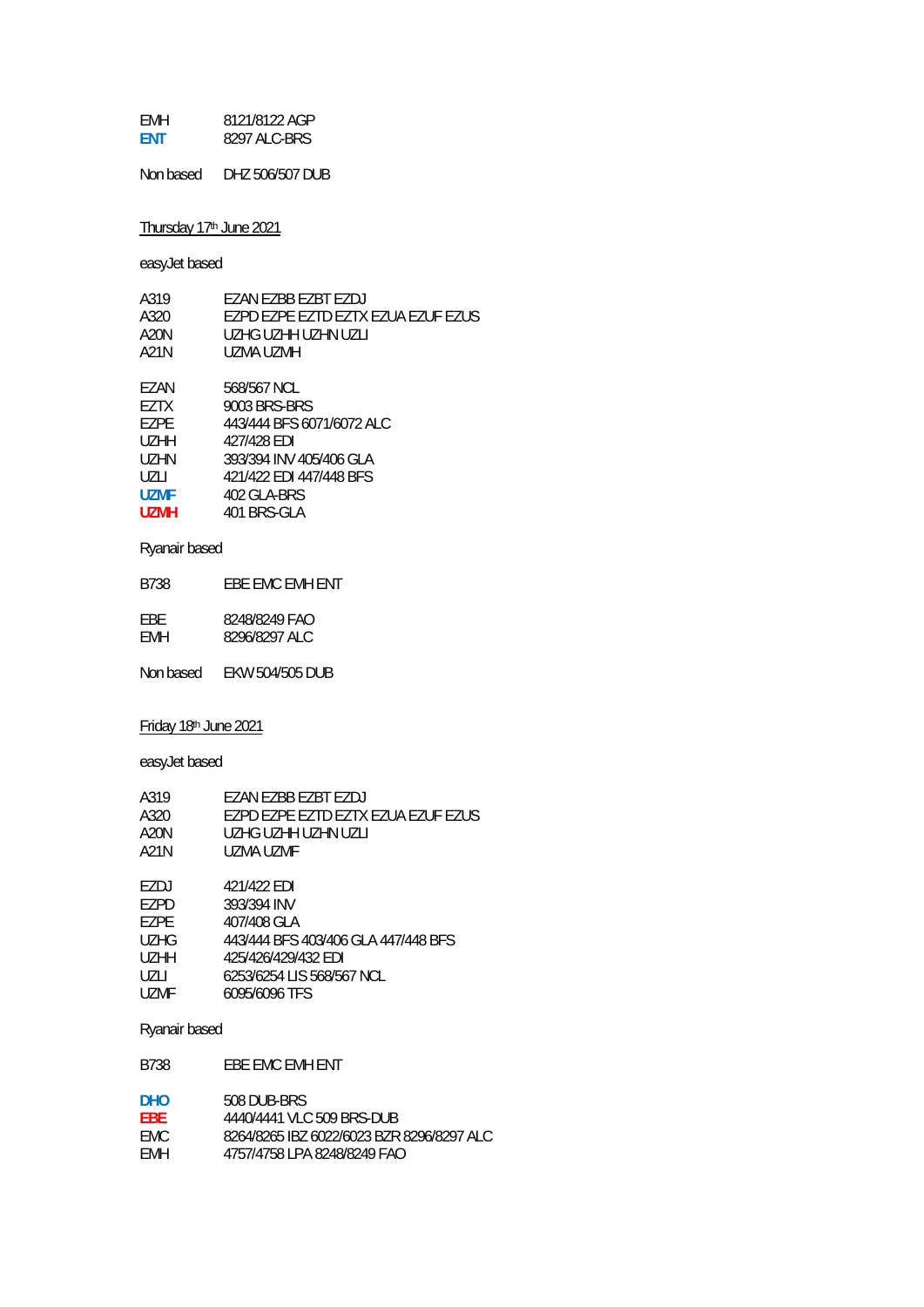Non based RSG 7227/7226 KRK DPN 8122/8121 AGP DHO/EBE 508/509 DUB

### Saturday 19th June 2021

easyJet based

| A319 | F7AN EZBB EZBT EZDJ                |
|------|------------------------------------|
| A320 | EZPD EZPE EZTD EZTX EZUA EZUF EZUS |
| A20N | UZHG UZHH UZHN UZLI                |
| A21N | UZMA UZME                          |
| F7AN | 421/422 EDI                        |
| F7PF | 6129/6130 ZTH                      |

EZUS 6055/6054 AGP UZMF 6007/6008 FAO

Non based EZTR 404/405 GLA

### Ryanair based

| DHO.       | 8244/8245 PMI               |
|------------|-----------------------------|
| FMC.       | 4753/4754 TFS 8296/8297 ALC |
| <b>FMH</b> | 4755/4756 ACE 8254/8255 GDN |

| Non based | EBD 504/505 DUB   |
|-----------|-------------------|
|           | RSA 8207/8206 BUD |
|           | RSI 8682/8681 KUN |
|           | RSV 8217/8216 POZ |
|           | OBX 5342/5341 OTP |
|           | RSF 4136/4135 WMI |

# Sunday 20<sup>th</sup> June 2021

| A319<br>A320<br>A20N<br>A21N | FZAN FZBB FZBT FZDJ<br>EZPD EZPE EZTD EZTX EZUA EZUF EZUS<br>UZHG UZHH UZHN UZLI<br>UZMA UZME |
|------------------------------|-----------------------------------------------------------------------------------------------|
| <b>EZAN</b>                  | 425 BRS-FDI                                                                                   |
| <b>EZDK</b>                  | 426 FDI-BRS                                                                                   |
| F7PD                         | 445/446 BFS 405/406 GLA                                                                       |
| F7UF                         | 393/394 INV                                                                                   |
| <b>EZUS</b>                  | 566/565 NCL                                                                                   |
| UZHH.                        | 447/448 BFS 407/408 GLA                                                                       |
| UZHN                         | 6299/6300 GIB                                                                                 |
| Non based                    | EZOP 430/431 EDI                                                                              |
| Ryanair based                |                                                                                               |
|                              |                                                                                               |

| B738       | DHO FMC FMH FNT             |
|------------|-----------------------------|
| FMC.       | 8212/8213 WRO 8296/8297 ALC |
| <b>FNT</b> | 8121 BRS-AGP                |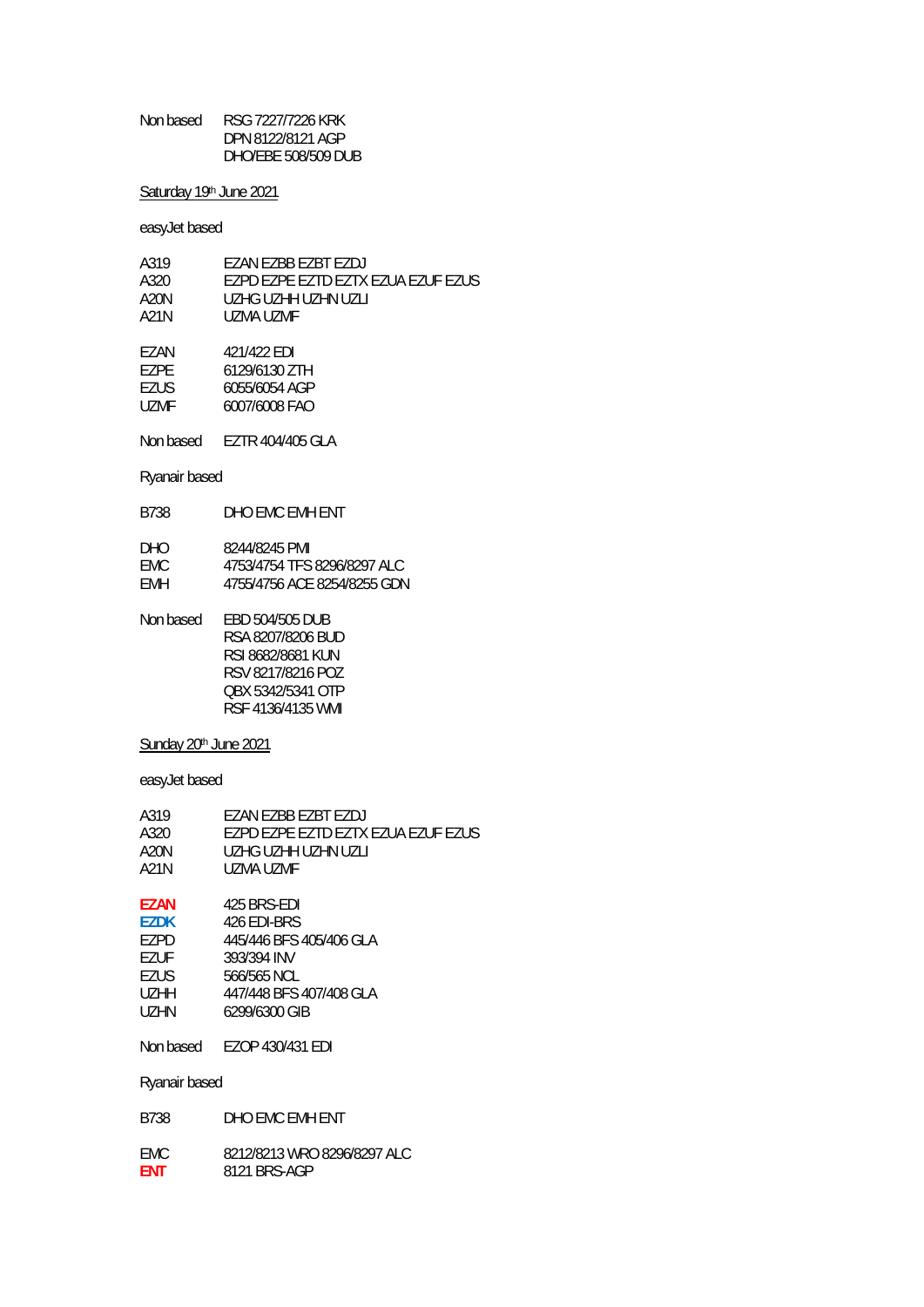#### **ESV** 8122 AGP-BRS 8248/8249 FAO

Non based DHP 508/509 DUB

#### Monday 21st June 2021

easyJet based

| A319              | F7BB F7BT F7DJ F7DK                |
|-------------------|------------------------------------|
| A320              | EZPD EZPE EZTD EZTX EZUA EZUF EZUS |
| A20N              | UZHG UZHH UZHN UZLI                |
| A21N              | UZMA UZMF                          |
| F7DJ              | 401/402 GLA 568/567 NCL            |
| F7PD              | 421/422 EDI 393/394/391/392 INV    |
| UZHG              | 407/408 LGA                        |
| U <sub>7</sub> HH | 443/444 BFS                        |
| U7LI              | 6245/6246 FNC                      |

Non based EZOP 424/423 EDI

Ryanair based

B738 DHO EMC EMH ESV

| DHO  | 4440/4441 VLC 8296/8297 ALC |
|------|-----------------------------|
| FMC. | 7226/7227 KRK 8264/8265 IBZ |
| FMH  | 4757/4758 LPA 8121 BRS-AGP  |
| FVG. | 8122 AGP-BRS                |

Non based DLF 506/507 DUB EVG/EMH 8122/8121 AGP

Tuesday 22nd June 2021

easyJet based

| A319  | EZBB EZBT EZDJ EZDK                |
|-------|------------------------------------|
| A320. | F7PD F7PF F7TD F7TX F7UA F7UF F7US |
| A20N  | UZHG UZHH UZHN UZLL                |
| A21N  | UZMA UZME                          |
|       |                                    |

EZDK 421/422/427/428 EDI<br>EZUF 570/569 NCL EZUF 570/569 NCL<br>UZHG 401/402 GLA UZHG 401/402 GLA<br>UZHH 443/444 BFS 443/444 BFS UZLI 6299/6300 GIB

#### Ryanair based

B738 DHO EMC ESV EVG

| EMC | 4753/4754 TFS               |
|-----|-----------------------------|
| FSV | 5341/5342 OTP 8206/8207 BUD |
| EVG | 4755/4756 ACE 8248/8249 FAO |

Non based RSZ 8217/8216 POZ DYB 8245/8244 PMI RSI 8682/8681 KUN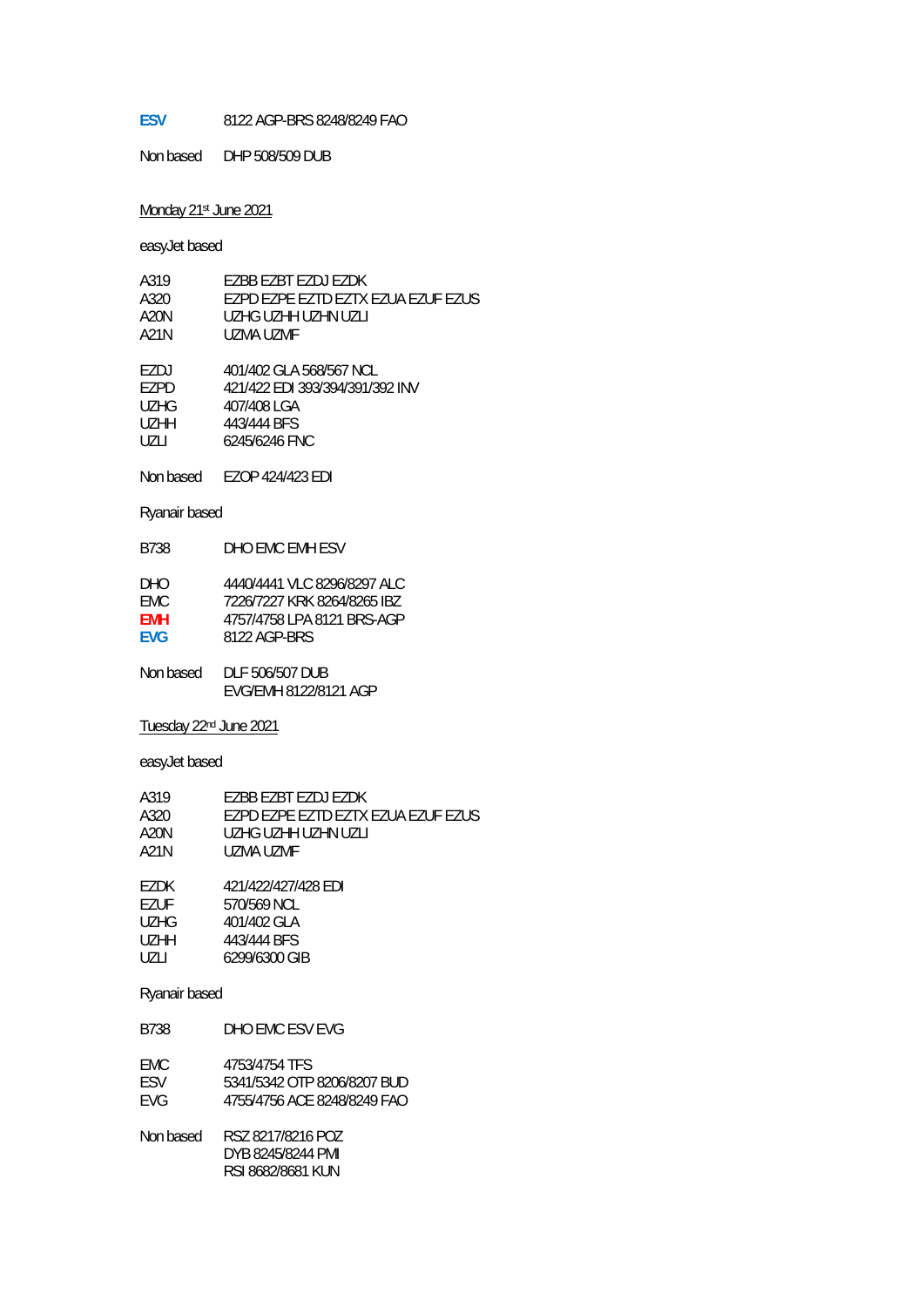#### RSF 4136/4135 WMI

### Wednesday 23rd June 2021

easyJet based

| A319 | F7BB F7BT F7DJ F7DK                |
|------|------------------------------------|
| A320 | EZPD EZPE EZTD EZTX EZUA EZUF EZUS |
| A20N | UZHG UZHH UZHN UZLL                |
| A21N | UZMA UZMF                          |
|      |                                    |
| F7DK | 427/428 EDI 449/450 BFS            |
| UZHN | 421/422 EDI                        |
| UZMF | 405/406 GLA                        |

Non based IJU 6006/6005 FAO

Ryanair based

| 8212/8213 WRO 8296/8297 ALC<br>DHO.<br>8121/8122 AGP | B738       |
|------------------------------------------------------|------------|
| <b>FVG</b><br>8254/8255 GDN                          | <b>FSV</b> |

Non based EMD 506/507 DUB

#### Thursday 24th June 2021

easyJet based

| A319        | F7BB F7BT F7DJ F7DK                   |
|-------------|---------------------------------------|
| A320        | F7PD F7PF F7TD F7TX F7UA F7UF F7US    |
| A20N        | UZHG UZHH UZHN UZLI                   |
| A21N        | UZMA UZME                             |
|             |                                       |
| F7DJ        | 568/567 NCL                           |
| <b>F7TG</b> | 394 INV-BRS 405/406 GLA               |
| <b>F7UF</b> | 421/422 FDI 393 BRS-INV               |
| <b>UZHG</b> | 443/444 BFS 6071/6072 ALC 427/428 FDI |
| U7HN        | 401 BRS-GLA                           |
| UZI B       | 402 GLA-BRS 447/448 BFS               |
| Non based   | F7WC 430/431 EDI                      |

Ryanair based

B738 DHO EMC ESV EVG

DHO 8248/8249 FAO<br>EVG 8296/8297 ALC 8296/8297 ALC

Non based DAM 504/505 DUB

Friday 25th June 2021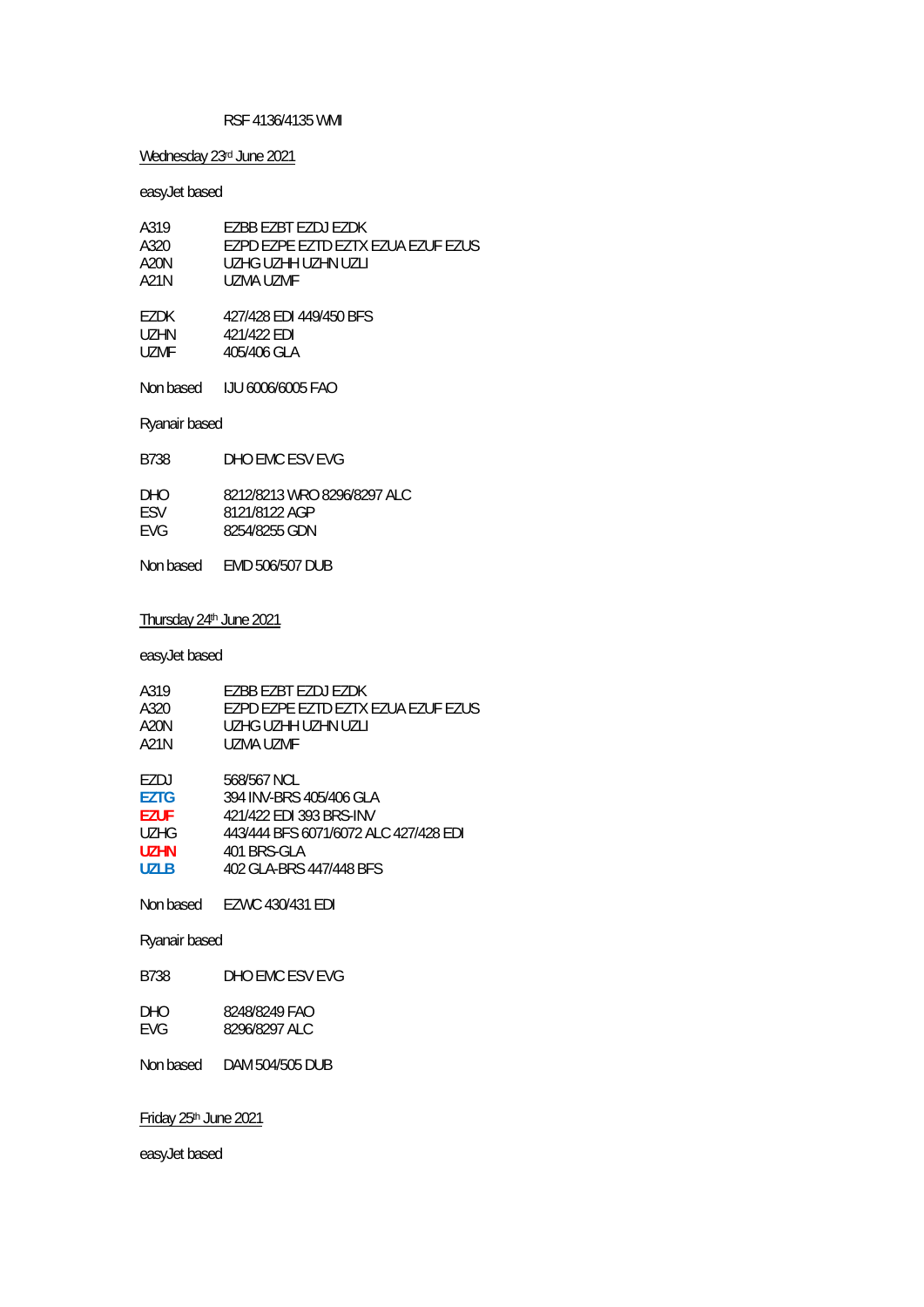| EZBB EZBT EZDJ EZDK                |
|------------------------------------|
| F7PD F7PF F7TD F7TG F7TX F7UA F7US |
| UZHG UZHH UZLB UZLI                |
| UZMA UZME                          |
|                                    |

| EZAO  | 444 BFS-BRS                           |
|-------|---------------------------------------|
| EZDJ  | 443 BRS-BFS                           |
| EZDK  | 431 BRS-EDI                           |
| EZGH  | 430 EDI-BRS                           |
| EZPE  | 6253/6254 LIS 568/567 NCL 407/408 GLA |
| EZTG  | 425/426/429/432 EDI                   |
| U71 B | 393/394 INV                           |
| UZLI  | 421/422 EDI 447/448 BFS               |
| UZMF  | 6095/6096 TFS                         |
|       |                                       |

UZHS 7023 LPL-JER (15:49/17:29) JER weather divert, onward to JER

Non based EZGH/EZDK 430/431 EDI

# Ryanair based

| B738                             | DHO FMC FSV FVG                                                              |
|----------------------------------|------------------------------------------------------------------------------|
| <b>DHO</b><br>FMC.<br><b>FVG</b> | 4440/4441 VI C 8248/8249 FAO<br>8264/8265 IBZ<br>4757/4758 LPA 8296/8297 ALC |
|                                  |                                                                              |

| Non based | RSY 7227/7226 KRK |
|-----------|-------------------|
|           | ENT 8122/8121 AGP |
|           | FGD 508/509 DUB   |

Saturday 26th June 2021

# easyJet based

| A319  | EZAO EZBB EZBT EZGH                |
|-------|------------------------------------|
| A320. | F7PD F7PF F7TD F7TG F7TX F7UA F7US |
| A20N  | UZHG UZHH UZI B UZI I              |
| A21N  | UZMA UZME                          |
|       |                                    |

| EZGH  | 421/422 EDI                 |
|-------|-----------------------------|
| F7PF. | 6071/6072 ALC               |
| EZUS. | 6055/6054 AGP               |
| UZHG  | 6041/6042 PMI 6087/6088 IBZ |
| UZHH  | 6193/6194 ACE 6133/6134 EFL |
| UZLB  | 6205/6206 SPU 6129/6130 ZTH |
| U7LI  | 6287/6288 HER               |
|       |                             |

Non based IVI 6006/6005 FAO

Ryanair based

| B738       | DHO FMC FSV FVG             |
|------------|-----------------------------|
| <b>FKK</b> | 8245 PMI-BRS                |
| FMC.       | 4755/4756 ACF 8254/8255 GDN |
| <b>FSV</b> | 8244 BRS-PMI                |
| FVG.       | 4753/4754 TFS 8296/8297 ALC |

Non based ENX 504/505 DUB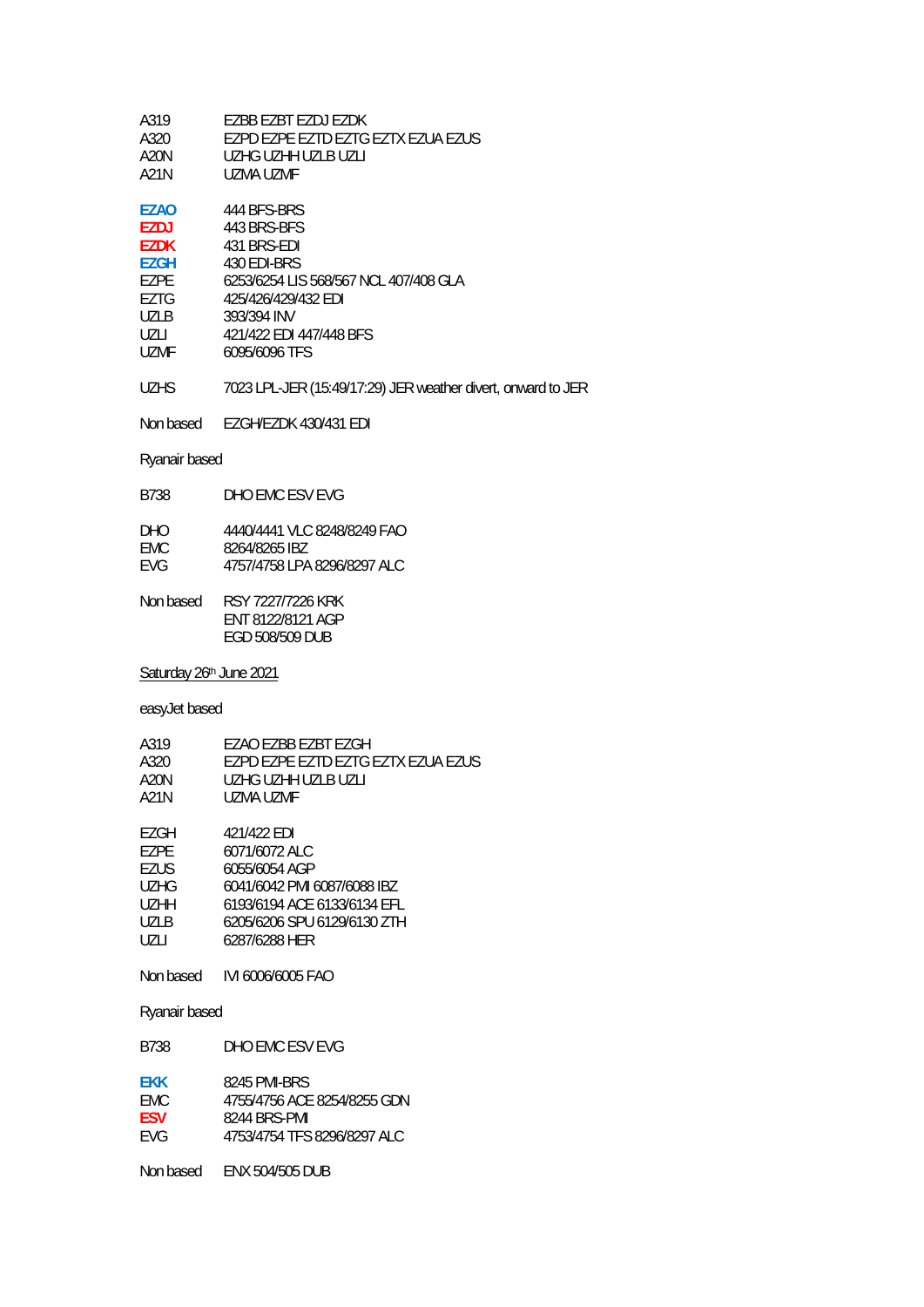RSE 8207/8206 BUD RKB 8682/8681 KUN (17:37/20:27) RKI 8217/8216 POZ QAK 5342/5341 OTP RSH 4136/4135 WMI

### Sunday 27<sup>th</sup> June 2021

### easyJet based

| A319              | EZAO EZBB EZBT EZGH                |
|-------------------|------------------------------------|
| A320              | EZPD EZPE EZTD EZTG EZTX EZUA EZUS |
| A20N              | UZHG UZHH UZLB UZLI                |
| A21N              | UZMA UZMF                          |
|                   |                                    |
| EZGH              | 393/394 INV                        |
| F7PF              | 6071/6072 ALC                      |
| EZTG              | 447/448 BFS 407/408 GLA            |
| U <sub>7</sub> HH | 566/565 NCL                        |
| <b>UZLB</b>       | 445/446 BFS 405/406 GLA            |
| UZLI              | 6299/6300 GIB                      |
| <b>UZMF</b>       | 425/426 EDI                        |

Non based UZHI 430/431 EDI

Ryanair based

| <b>B738</b> | DHO EKK EMC EVG |
|-------------|-----------------|
|             |                 |

| <b>FBO</b> | 508 DUB-BRS                 |
|------------|-----------------------------|
| <b>FKK</b> | 509 BRS-DUB                 |
| FMC.       | 8121/8122 AGP 8248/8249 FAO |
| <b>FVG</b> | 8212/8213 WRO 8296/8297 ALC |

Non based EBO/EKK 508/509 DUB

### Monday 28<sup>th</sup> June 2021

easyJet based

| A319        | EZAO EZBB EZBT EZGH                 |
|-------------|-------------------------------------|
| A320        | F7PD F7PF F7TD F7TG F7TX F7UA F7US  |
| A20N        | UZHG UZHH UZI B UZI I               |
| A21N        | UZMA UZMF                           |
|             |                                     |
| F7AO        | 445/446 BFS 393/394 INV             |
| <b>EZBB</b> | 9002 BRS-LGW                        |
| <b>F7BU</b> | 9001 LGW-BRS                        |
| F7PF        | 401/402 GLA                         |
| EZUS        | 407/408 GLA                         |
| <b>UZLB</b> | 443/444 BFS 425/426 EDI 570/569 NCL |
| UZLI        | 6245/6246 FNC                       |
| UZMF        | 421/422 EDI                         |
|             |                                     |

### Ryanair based

DHO 7226/7227 KRK 8264/8265 IBZ